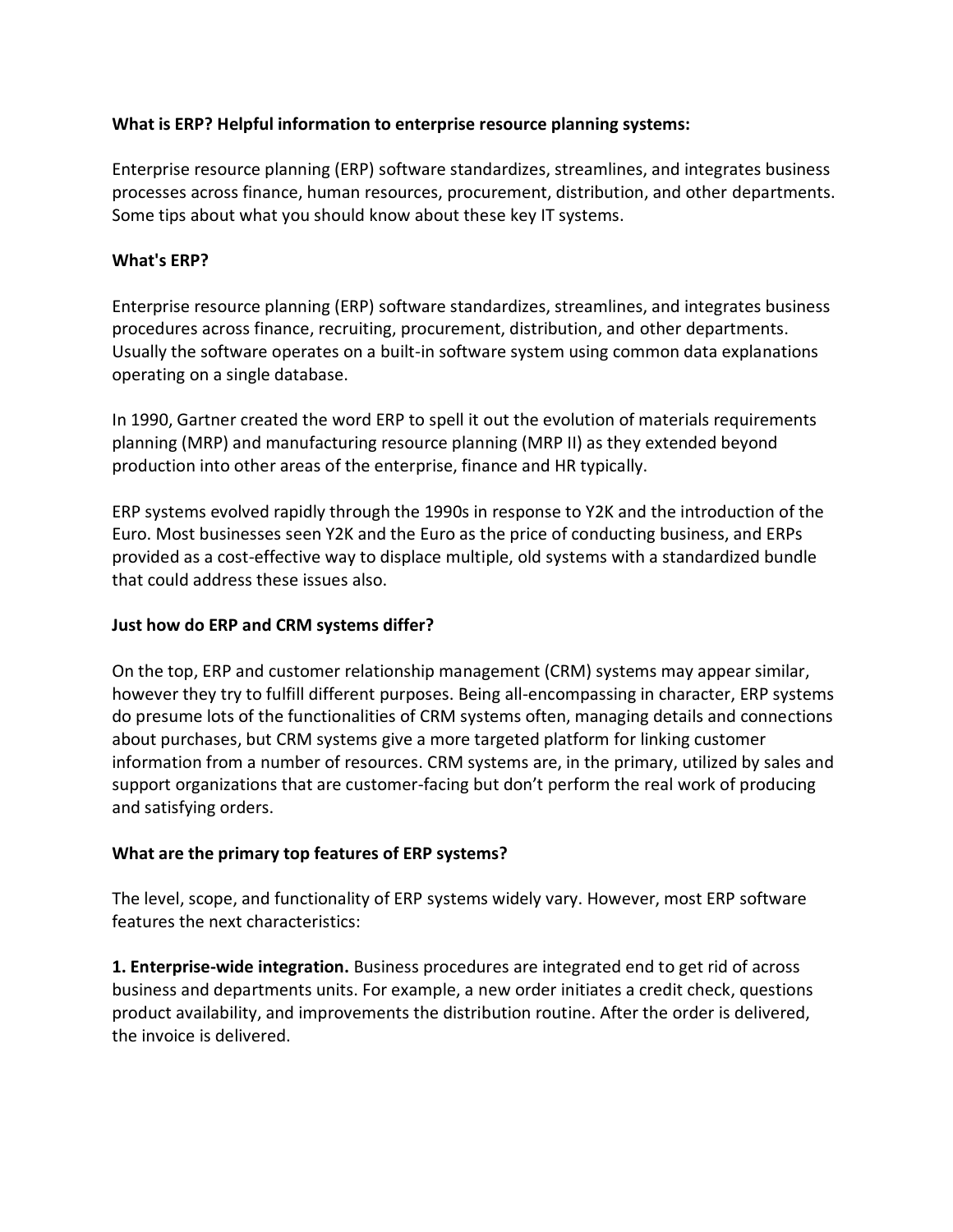**2. Real-time (or near real-time) operations.** Because the processes in the example above happen within a couple of seconds of order receipt, problems quickly are identified, giving owner more time to improve the situation.

**3. A common data source.** A common data source was one of the original benefits of the ERP. It allowed data to be described once for the organization with every division using the same description. Person departments now needed to comply with the approved data editing and standards rules. Although some ERPs continue steadily to rely about the same database, others have break up the physical data source to boost performance.

**4. Consistent feel and look.** Early ERP suppliers recognized that software with a constant interface reduces training costs and shows up more professional. When other software is obtained by an ERP merchant, common look and feel is forgotten and only speed to advertise sometimes. As new produces enter the marketplace, most ERP vendors restore the constant user interface.

# **How are ERP systems categorized?**

ERP systems are usually categorized in tiers predicated on the complexity and size of enterprises served. Typical tiers include:

**1. Tier I support large**, global corporations and deal with all internationalization issues, including money, vocabulary, alphabet, postal code, accounting guidelines, etc. For many years, SAP and oracle have been considered Tier I. Microsoft and Infor are more recent rivals but are categorized as Tier I as well frequently.

**2. Tier I Authorities ERPs** support large, federal mostly, government agencies. The nuances are supported by these suppliers of government accounting, HR, and procurement. Oracle, CompuServe's and sap PRISM are believed Tier I with Infor and CGI's Momentum close behind.

**3. Tier II ERPs support large** companies that may operate in multiple countries but lack global reach. Tier II customers can be standalone business or entities models of large global enterprises. Most of some internationalization is had by these ERPs but absence Tier I breadth. Depending on how vendors are grouped there are 25 to 45 vendors in this tier.

**4. Tier II Government ERPs** concentrate on state and local governments with some federal installations mostly. Tyler Device4 and Systems fall in this category.

**5. Tier III ERPs support mid-tier businesses**. Most handle a small number of dialects and currencies but only an individual alphabet. Depending about how ERPs are categorized, there are 75 to 100 ERP solutions.

**6. Tier IV ERPs are created for small corporations**. ERP systems made for micro enterprises often focus on accounting and aren't considered full ERPs because of it professionals.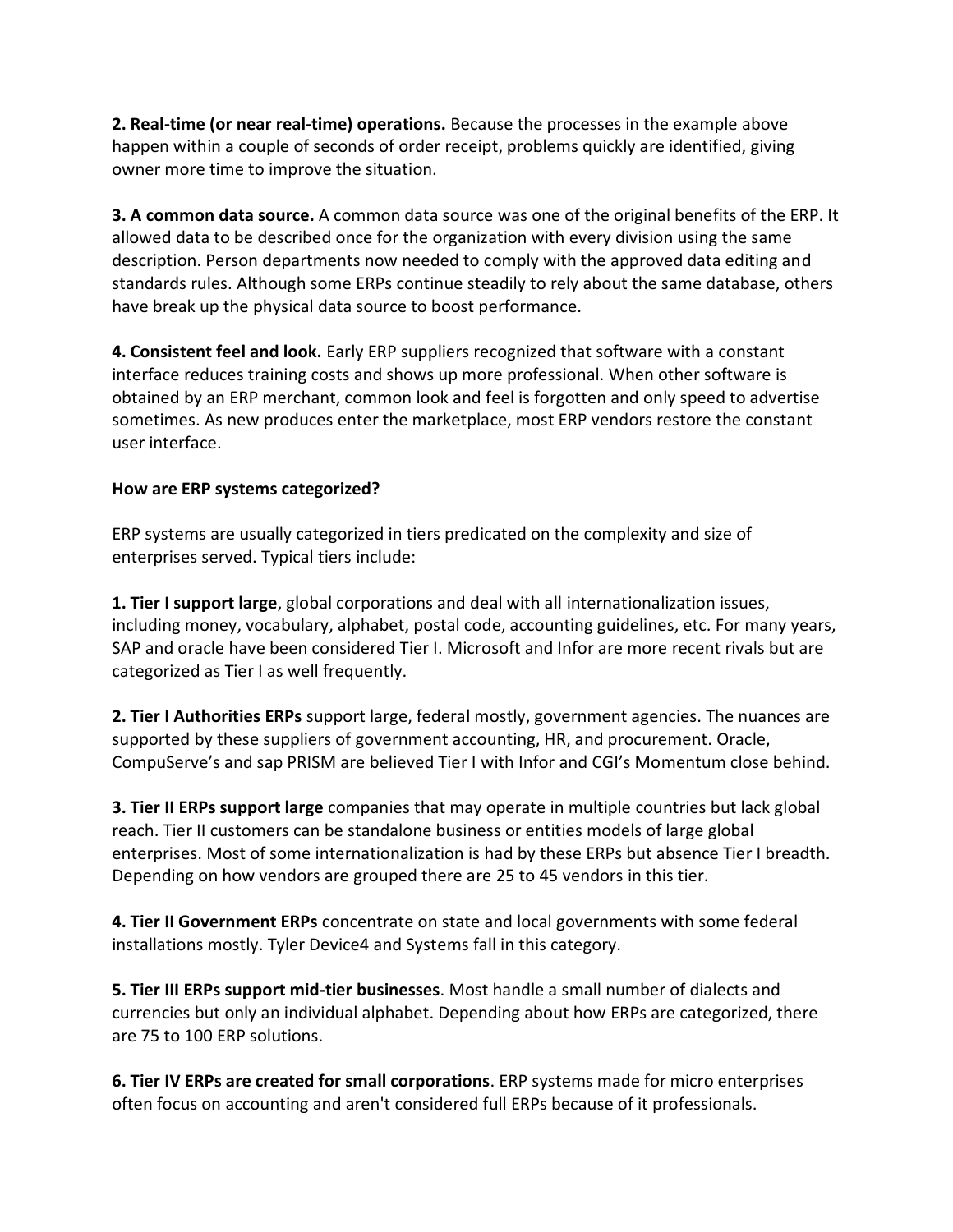**7. Cloud ERP rapidly is growing.** Many vendors provide a cloud version of their product. The very best new ones emphasize heightened security, additional parting of responsibilities, newer specifications, and support for recent legislation.

ERP systems can be either proprietary or open and free sourced. Most open up sourced ERPs are designed for small organizations or more education. Many offer little features beyond finance.

#### **Why do enterprises implement ERP system?**

#### **ERPs improve enterprise efficiency and performance by:**

1. Integrating financial information. Lacking any integrated system, person departments, such as financing, sales, etc, need to rely on individual systems, each of which will have different income and expense numbers likely. Staff at all levels finish up wasting time reconciling numbers than discussing how to enhance the enterprise rather.

2. Integrating orders. An ERP coordinates order taking, making, inventory, accounting, and distribution. That is easier and less mistake prone with a single system than with some separate systems for every step in the procedure.

3. Providing insights from customer information. Most ERPs include CRM tools to track all customer connections. Coupling these interactions with information about purchases, deliveries, earnings, service requests, etc., provides understanding about customer needs and behavior.

4. Speeding and standardizing manufacturing. Production companies, those with an hunger for mergers and acquisitions especially, often find that multiple sections make similar widgets using different computer and methods systems. ERP systems can standardize and automate processing and supporting procedures. This standardization will save time, increases efficiency, and reduces mind count.

5. Standardizing HR information. Many companies, people that have multiple business units especially, lack a straightforward way to talk to employees about benefits or even to monitor employees' hours and expenditures. An ERP system, with a self-service portal, allows employees to keep up their own private information, while facilitating time reporting, expense tracking, holiday demands, scheduling, training, etc. By integrating information, such as advanced levels, qualifications, and work encounters, into an HR repository, individuals with specific features can be more matched to potential assignments readily.

6. Standardizing procurement. In the lack of an integrated procurement system, analyzing and tracking buys across the business is challenging. Large enterprises often find that different sections choose the same product but don't have the benefit of quantity discount rates. ERP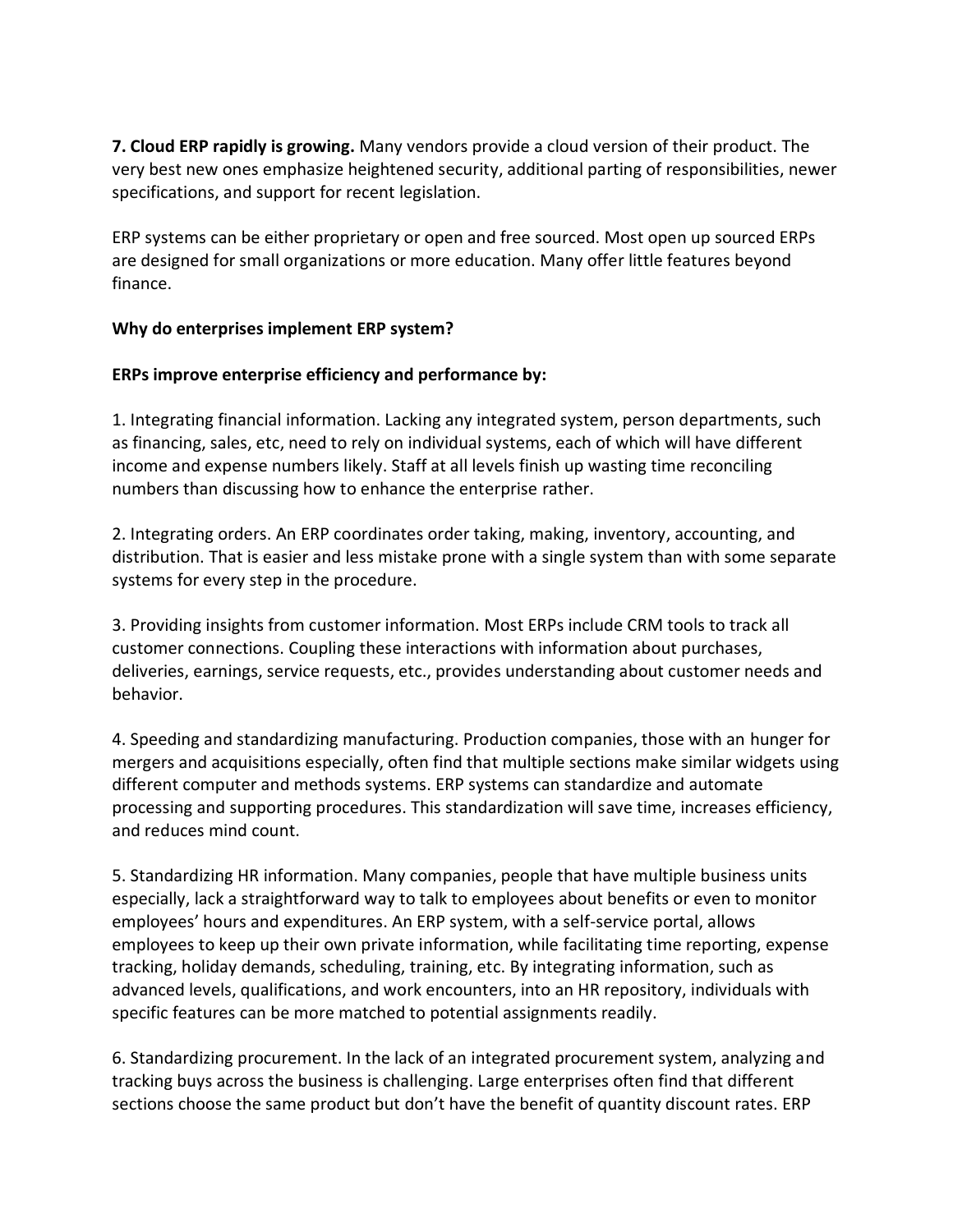procurement tools arm purchasing groups for vendor discussions by identifying trusted suppliers, products, and services.

7. Facilitating government confirming. Government reporting requirements continue to increase in a variety of areas, including:

**(a) Financial reporting.** In every country virtually, confirming requirements continue steadily to increase at nationwide, state, and local levels. Management expectations that the International Financial Reporting Requirements (IFRS) could be more broadly adopted and that standardization can make reporting less time consuming.

**(b) HR Reporting.** The U.S. & most Europe have a multitude of federal government, condition, and local confirming requirements. The E.U.'s proposed General Data Security Directive attempts to lessen the responsibility by harmonizing the existing E.U. Data Protection Directive into an individual reporting requirement of all E.U. users. Mexico, Japan, and other countries require a variety of HR reviews also.

**(c) Source string.** Dodd-Frank requires companies to are accountable to the SEC if their product provides minerals mined in battle areas (known as discord materials) with the money used to keep the fighting. The California Safer Consumer Products Legislation, the E.U.'s Regulation on Sign up Evaluation, Authorization and Limitation of Chemicals (REACH), and Washington State's Children's Safe Product Take action are all designed to protect consumers from hazardous materials. California Transparency in Supply Chains Take action and the U.K's Transparency in Source Chain procedures of the present day Slavery Act try to eliminate slavery. ERP systems can greatly enhance organizations' capability to filing the required reporting for rules such as these.

# **What exactly are the advantages of ERP systems?**

ERP enhances business performance in a number of ways. Specifically:

**1. Internal efficiency**. Properly operating ERP systems allow enterprises to reduce the right time required to complete virtually every business process.

**2. Better decision-making.** ERPs promote collaboration through distributed data structured around common data definitions. Shared data eliminates time lost arguing about data quality and it enables departments to invest their time examining data, sketching conclusions, and making better decisions. The very best decision-making amounts central assistance with some amount of local autonomy. Central command and control is attentive to local needs while fullfield autonomy precludes enterprise-wide coordination rarely. Shared data and common business processes allow decisions to be produced within head office' guidelines by the individuals closest to the problem.